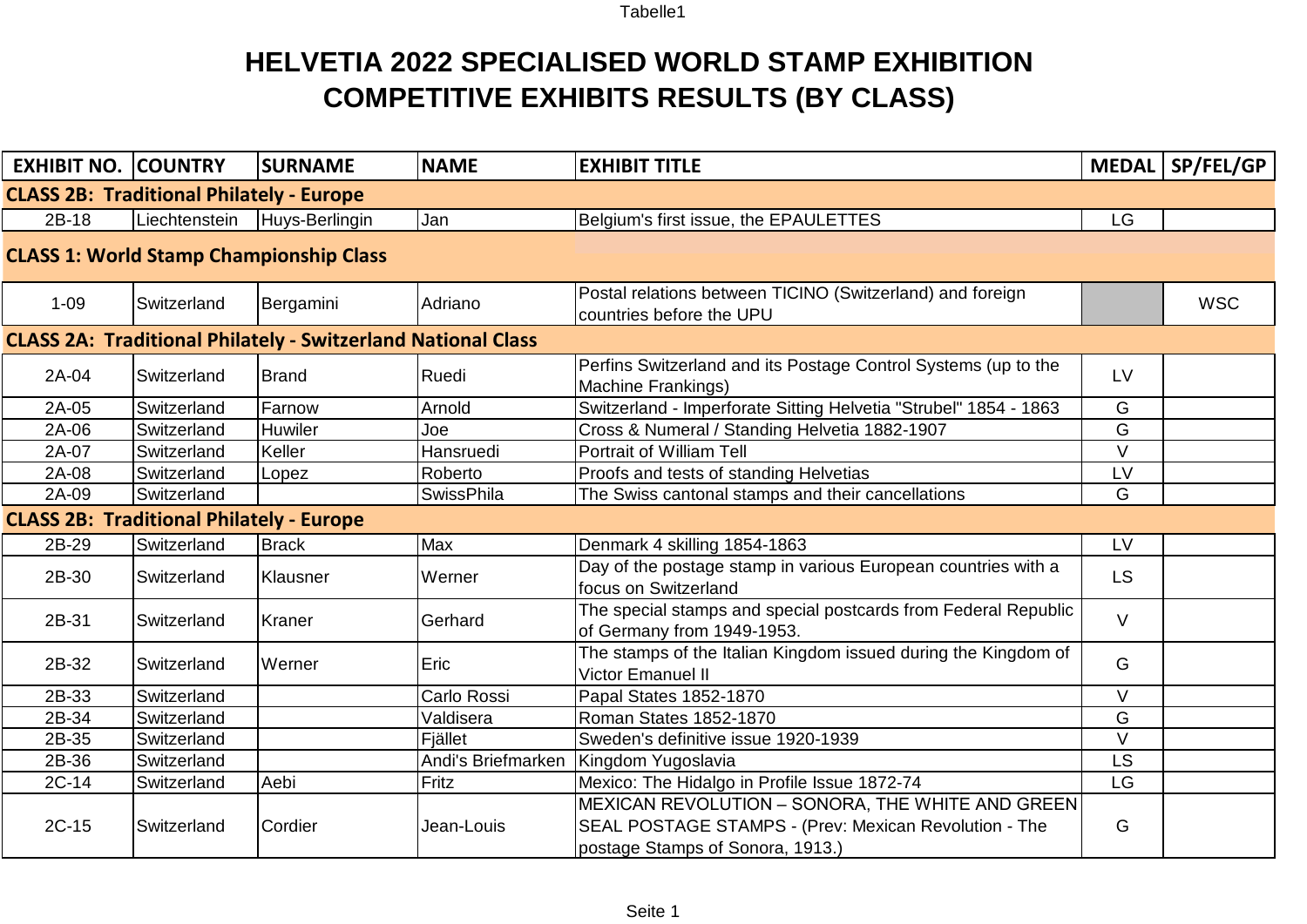| $2C-16$                                                           | Switzerland | Sotty          | Jean-François  | Peru Classic                                                                                                                         | G         |             |  |
|-------------------------------------------------------------------|-------------|----------------|----------------|--------------------------------------------------------------------------------------------------------------------------------------|-----------|-------------|--|
| <b>CLASS 2D: Traditional Philately - Asia, Oceania and Africa</b> |             |                |                |                                                                                                                                      |           |             |  |
| 2D-19                                                             | Switzerland | Meyerhoff      | Daniel         | The stamp issues of Mauritius under Queen Victoria 1847-1897                                                                         | G         |             |  |
| $2D-20$                                                           | Switzerland |                | Emerald        | Imperforate Classics of the World in Green                                                                                           | G         |             |  |
| <b>CLASS 3A: Postal History - Switzerland National Class</b>      |             |                |                |                                                                                                                                      |           |             |  |
| 3A-02                                                             | Switzerland | Bader          | Jvo            | Swiss postal agencies in Italy and France                                                                                            | G         |             |  |
| 3A-03                                                             | Switzerland | Balimann       | Giovanni       | Bulk Mail in Switzerland (Massensendungen in der Schweiz)                                                                            | LV        | <b>FEL</b>  |  |
| 3A-04                                                             | Switzerland | <b>Bellini</b> | Gian Franco    | Collection of prephilatelic documents of the county of Ticino                                                                        | $\vee$    |             |  |
| 3A-05                                                             | Switzerland | Berger         | Thomas         | Switzerland in the First World War<br>(German title: Die Schweiz im Ersten Weltkrieg)                                                | $\vee$    |             |  |
| 3A-06                                                             | Switzerland | Bernath        | François       | The Postal History of the "Alte Eidgenossenschaft" till the period<br>of the "Helvetic Republic" (1798 -1803)                        | LV        |             |  |
| 3A-07                                                             | Switzerland | <b>Budel</b>   | Alvise         | SWITZERLAND The Postal rates since 1850                                                                                              | <b>SB</b> |             |  |
| 3A-08                                                             | Switzerland | Gamma          | Claudio        | Oval radiation postmarks of the Canton Ticino                                                                                        | $\vee$    |             |  |
| 3A-09                                                             | Switzerland | Geissmann      | Christian      | Restrictions in Switzerland's International Postal Connections<br>due to the Second World War 1939 - 1945                            | LV        | <b>FEL</b>  |  |
| $3A-10$                                                           | Switzerland | Häfeli         | Hans           | Postal History of the Town of Zurich 1602 - 1900                                                                                     | G         | <b>SP</b>   |  |
| $3A-11$                                                           | Switzerland | Kuhlmann       | René           | Lettermail: Switzerland to Foreign destination 1862-1883                                                                             | G         | <b>SP</b>   |  |
| $3A-12$                                                           | Switzerland | Lachat         | <b>Bernard</b> | Early oval meter stamps from Switzerland                                                                                             | G         |             |  |
| $3A-13$                                                           | Switzerland | Leggeri        | Lorenzo        | Oval stamps of Ticino and Mesolcina                                                                                                  | LV        |             |  |
| $3A-14$                                                           | Switzerland | Leuthard       | Rolf           | History of Swiss Army (from the downfall of the Old<br>Confederation to 1880)                                                        | LV        | <b>SP</b>   |  |
| 3A-15                                                             | Switzerland | Roggo          | Diego          | Postal history of the Lake district (Canton Fribourg)                                                                                | $\vee$    |             |  |
| $3A-16$                                                           | Switzerland | Sägesser       | Stefan         | Postal history Canton Zug from 1700 - 1900                                                                                           | V         |             |  |
| 3A-17                                                             | Switzerland | Schaefer       | Richard        | SWISS LETTER MAIL DURING THE FIRST FEDERAL PERIOD<br>1849 - 1854 Cantonal and Transitional Stamps, Locals and rayon<br>I, II and III | LG        | <b>GPNC</b> |  |
| $3A-18$                                                           | Switzerland |                | Valesia        | Valais 1850 - 1863                                                                                                                   | LV        |             |  |
| 3A-19                                                             | Switzerland |                | Totentanz      | Postal History of Cantonal Lucerne 1850-1910                                                                                         | $\vee$    |             |  |
| <b>CLASS 3B: Postal History - Europe</b>                          |             |                |                |                                                                                                                                      |           |             |  |
| 3B-52                                                             | Switzerland | Felder         | Franz-Josef    | Germany: Inflation in the period 1916 - 1923. Documentation of<br>the collapse of the currency through selected postal items         | V         |             |  |
| 3B-53                                                             | Switzerland | Sprenger       | Markus         | British-Egyptian Censor Marks during World War II                                                                                    | G         |             |  |
| <b>CLASS 3D: Postal History - Asia, Oceania, Africa</b>           |             |                |                |                                                                                                                                      |           |             |  |
| $3D-12$                                                           | Switzerland | <b>Scherer</b> | Eric           | Prepaid reply cards in international mail - Historic development<br>and practice of usage                                            | <b>LV</b> |             |  |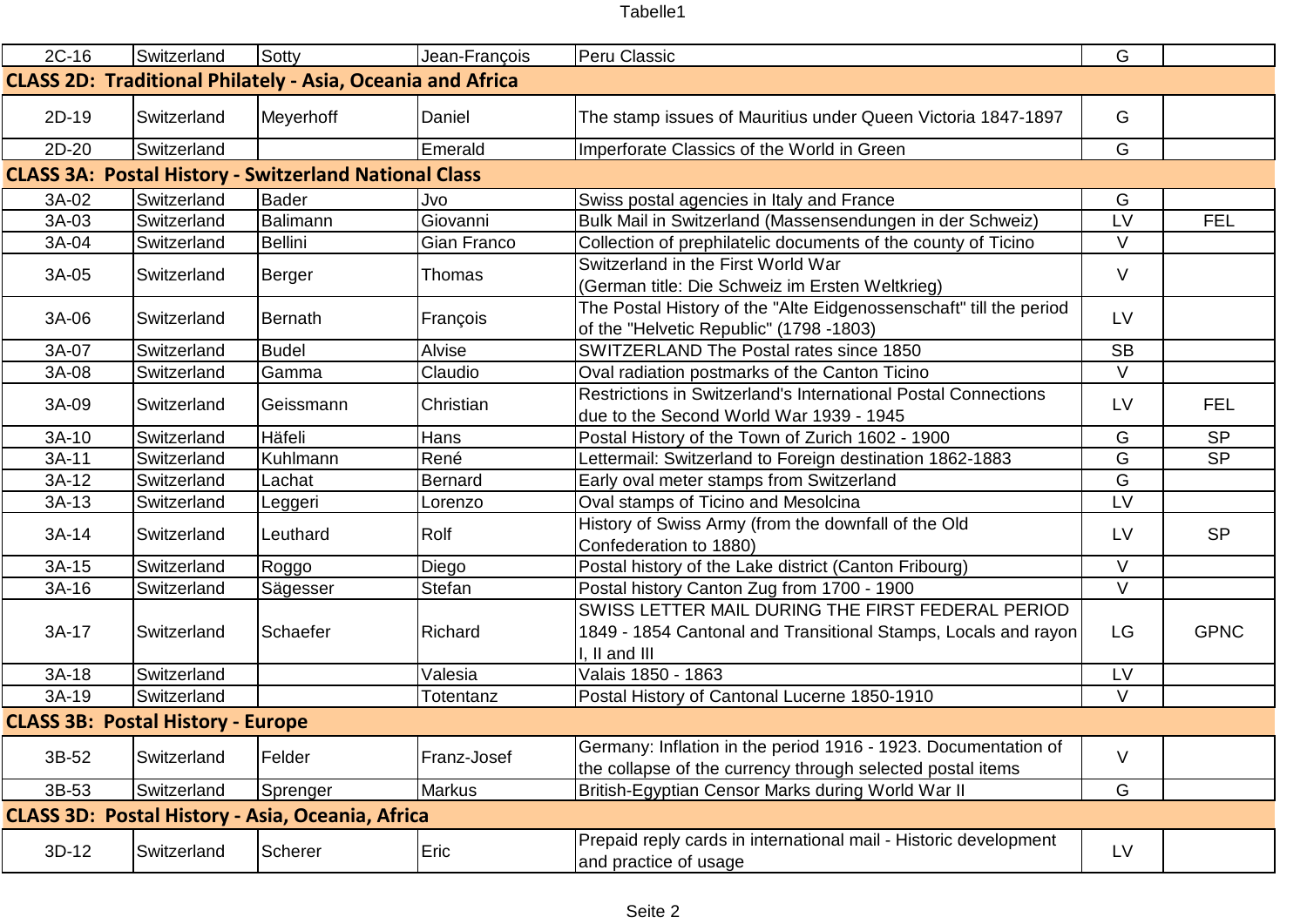| <b>CLASS 4: Postal Stationery</b>                |             |                 |                 |                                                                                                                                    |           |            |  |
|--------------------------------------------------|-------------|-----------------|-----------------|------------------------------------------------------------------------------------------------------------------------------------|-----------|------------|--|
| $4 - 20$                                         | Switzerland | Bamert          | Peter           | Wells Fargo Express Conquers Mexico                                                                                                | G         | <b>SP</b>  |  |
| $4 - 21$                                         | Switzerland | Dünki           | Joos            | Postal Stationery of the Principality of Liechtenstein from 1918                                                                   | LV        |            |  |
| $4 - 22$                                         | Switzerland | Fink            | Peter           | Aerogramme Story                                                                                                                   | S         |            |  |
| $4 - 23$                                         | Switzerland | Lienert         | Otmar           | The System of International Reply Coupons                                                                                          | G         |            |  |
| $4 - 24$                                         | Switzerland | Lualdi          | Armando Andreas | Postal History of Switzerland STO, stamped to private order<br>1907 - 1930                                                         | LV        |            |  |
| <b>CLASS 5: Aerophilately</b>                    |             |                 |                 |                                                                                                                                    |           |            |  |
| $5 - 19$                                         | Switzerland | Beer            | Peter           | North Atlantic Catapult Airmail Flights 1928-1935                                                                                  | G         | <b>SP</b>  |  |
| $5 - 20$                                         | Switzerland | Flückiger       | <b>Markus</b>   | <b>Military Aviation Switzerland</b>                                                                                               | LV        |            |  |
| $5 - 21$                                         | Switzerland | <b>Förster</b>  | Eckhard         | The development of drop mail of LZ 127 "Graf Zeppelin" 1928 -<br>1936                                                              | $\vee$    |            |  |
| $5 - 22$                                         | Switzerland | <b>Heiniger</b> | Ueli            | <b>Airmail Switzerland</b>                                                                                                         | $\vee$    |            |  |
| $5 - 23$                                         | Switzerland | Keller          | Christian       | Courrier Sud / Southern Airmails                                                                                                   | LV        |            |  |
| $5 - 24$                                         | Switzerland | Ravasi          | Mario           | SCADTA Development of Colombian airmail                                                                                            | G         |            |  |
| <b>CLASS 6A: Thematic Philately - Nature</b>     |             |                 |                 |                                                                                                                                    |           |            |  |
| 6A-09                                            | Switzerland | Grigorescu      | Razvan          | Horse racing, a fascinating world                                                                                                  | <b>LS</b> |            |  |
| 6A-10                                            | Switzerland | Kaelin          | Sylvia          | Love Chickens                                                                                                                      | G         | <b>SP</b>  |  |
| 6A-11                                            | Switzerland | Scheibler       | Hans            | All Scrap or what?                                                                                                                 | G         |            |  |
| 6A-12                                            | Switzerland | <b>Streit</b>   | Toni            | MAMMALS: Human, too human and superhuman                                                                                           | LV        |            |  |
| 6A-13                                            | Switzerland | <b>Zehnder</b>  | Erika           | Arctophilia / Bearmania - Arctophilie / Bärenmanie - (former title:<br>Bären / Bears)                                              | LV        |            |  |
| <b>CLASS 6B: Thematic Philately - Culture</b>    |             |                 |                 |                                                                                                                                    |           |            |  |
| 6B-27                                            | Switzerland | Hoffner         | Johannes        | The Transition from the German Empire to the Weimar Republic                                                                       | LV        |            |  |
| 6B-28                                            | Switzerland | Märki           | Kurt            | The occidental church building in the high and late Middle Ages -<br>Der abendländische Kirchenbau im hohen und späten Mittelalter | G         |            |  |
| 6B-29                                            | Switzerland | Pfister         | <b>Esther</b>   | The dove: the symbolic and messenger bird                                                                                          | $\vee$    |            |  |
| 6B-30                                            | Switzerland | Seydoux         | Jean-Marc       | Our father the Sun                                                                                                                 | G         | <b>SP</b>  |  |
| <b>CLASS 6C: Thematic Philately - Technology</b> |             |                 |                 |                                                                                                                                    |           |            |  |
| 6C-08                                            | Switzerland | Tschumi         | Marcel          | Bridges, marvels of the technique from four points of view                                                                         | LV        |            |  |
| 6C-09                                            | Switzerland | Weber           | Hans Jürg       | Our drinking Water                                                                                                                 | LV        |            |  |
| <b>CLASS 7A: Philatelic Literature</b>           |             |                 |                 |                                                                                                                                    |           |            |  |
| 7A-48                                            | Switzerland | Bach            | Jean-Paul       | <b>Basle Dove</b>                                                                                                                  | $\vee$    |            |  |
| 7A-49                                            | Switzerland | Bader           | Jvo             | Swiss postal agencies in Italy and France                                                                                          | LV        | <b>FEL</b> |  |
| 7A-50                                            | Switzerland | Baumgartner     | Kurt            | A journey in images on Monte Generoso                                                                                              | S         |            |  |